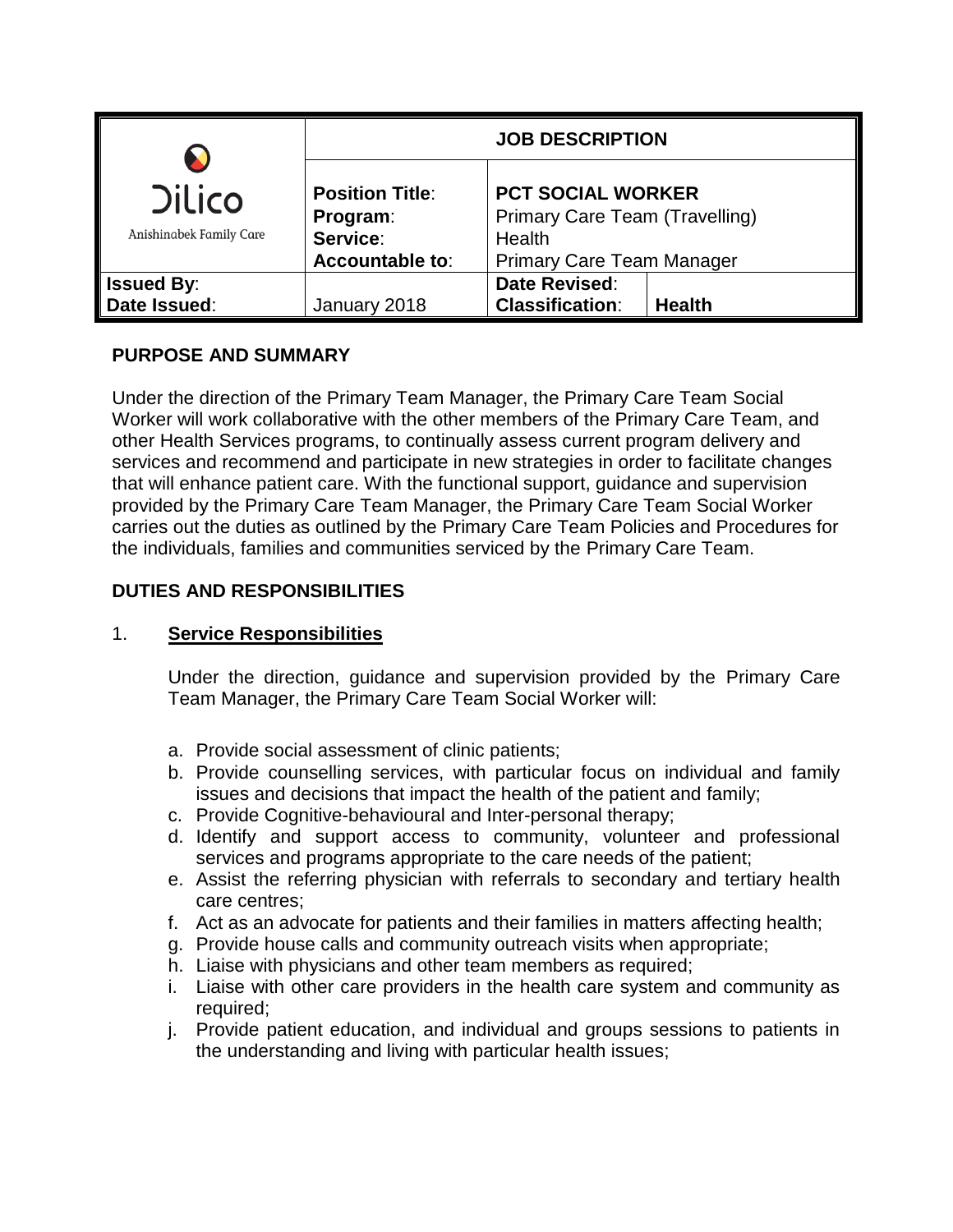- k. Educate family medicine residents, medical and allied health students on the role of the social worker and psycho-social issues facing patients and families;
- l. Educate inter-professional team members;
- m. Participate in on-going research related to client groups of the PCT;
- n. Provide communication to hospital and community staff and other interprofessional team members as required to ensure smooth transition for care between care sites;
- o. Provide other activities other activities may be assigned in collaboration with the inter-professional team.
- p. Provide culturally safe and respectful counselling and therapy techniques.

#### 4. **Organizational Responsibilities**

As a representative of Dilico, the Employee is responsible for:

- a. Reflecting and interpreting the Agency Vision, Mission and Core Values in his/her own work with enthusiasm and commitment;
- b. Acting in accordance with relevant legislation and Agency Policies, Standards and Procedures;
- c. Proposing changes within Dilico Primary Care Team that would improve the quality of service to Anishinabek children, families and communities and all those serviced through the Primary Care Team;
- d. Developing and maintaining respectful, cooperative working relationships to contribute to the integrated, seamless delivery of services to Anishinabek children, families and communities and all those serviced through the Primary Care Team;
- e. Understanding their role and responsibility in maintaining a safe workplace and reducing workplace injuries;
- f. Applying Anishinabek culture, values, traditions and teachings into programming where possible;
- g. Ensuring accuracy, confidentiality and safekeeping of agency records;
- h. Participating constructively in the supervision process with the immediate Manager.

#### **QUALIFICATIONS**

### 1. **Education**

a. A Masters of Social Work is required.

### 2. **Work Experience**

a. A minimum of three (3) years' experience as a Social Worker with patients and families in a health setting;